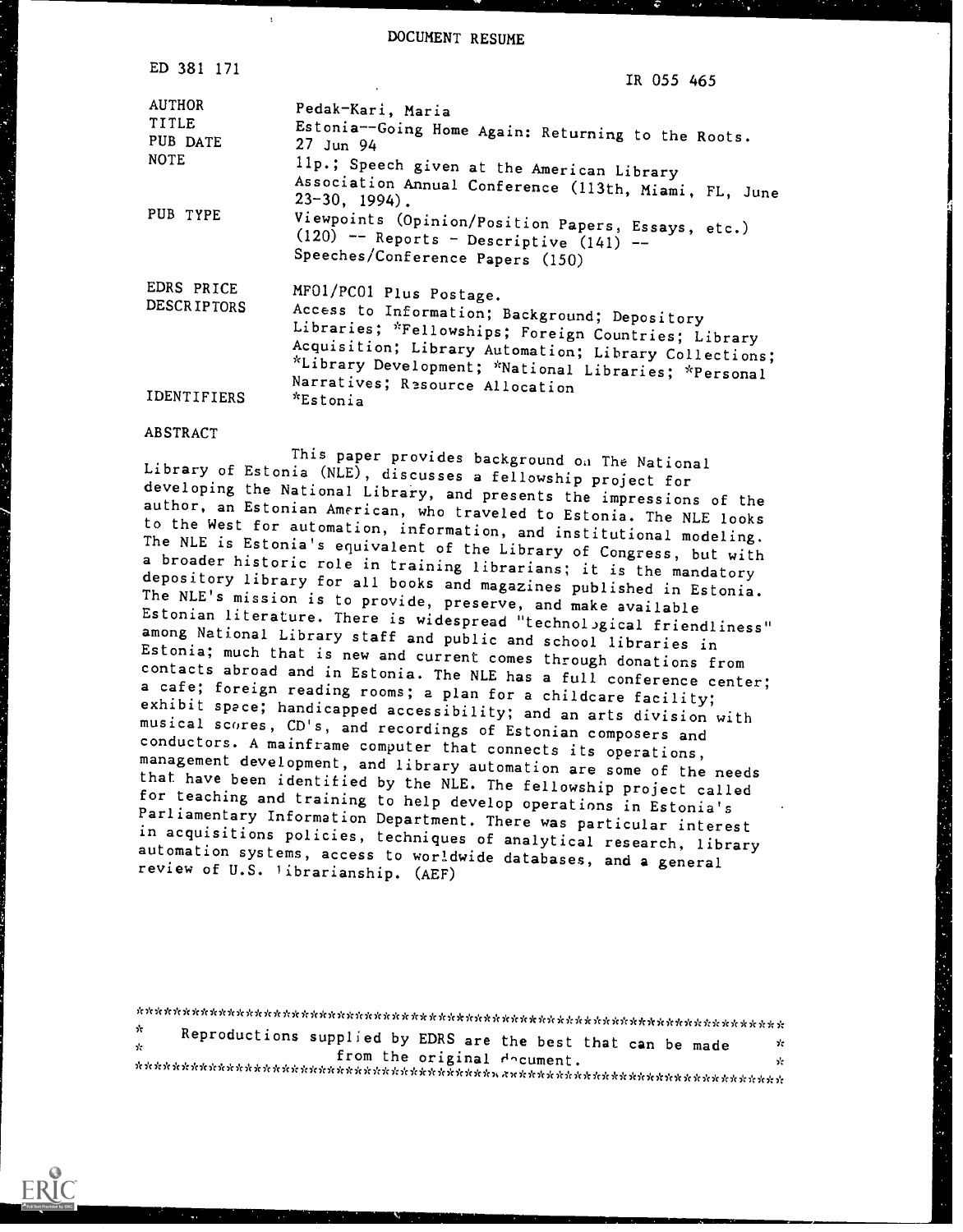U.S. DEPARTMENT OF EDUCAVION<br>Office of Educational Research and improvement EDUCATIONAL RE SOURCES INFORMATION CENTER (ERIC)

- O This document has been reproduced as received from the perSOn Or Organization originating d
- Minor changes have been made to improve reproductiOn quality
- Points of view or opinions stated in this clocu<br>ment (do inot inecessarily represent official<br>OERI position or policy

# ESTONIA - Going Home Again: Returning to the Roots

by Maria Pedak-Kari



"PERMISSION TO REPRODUCE THIS MATERIAL HAS BEEN GRANTED BY

Marie Pedak-Kari

2

BEST COPY AVAILABLE

TO THE EDUCATIONAL RESOURCES INFORMATION CENTER (ERIC)."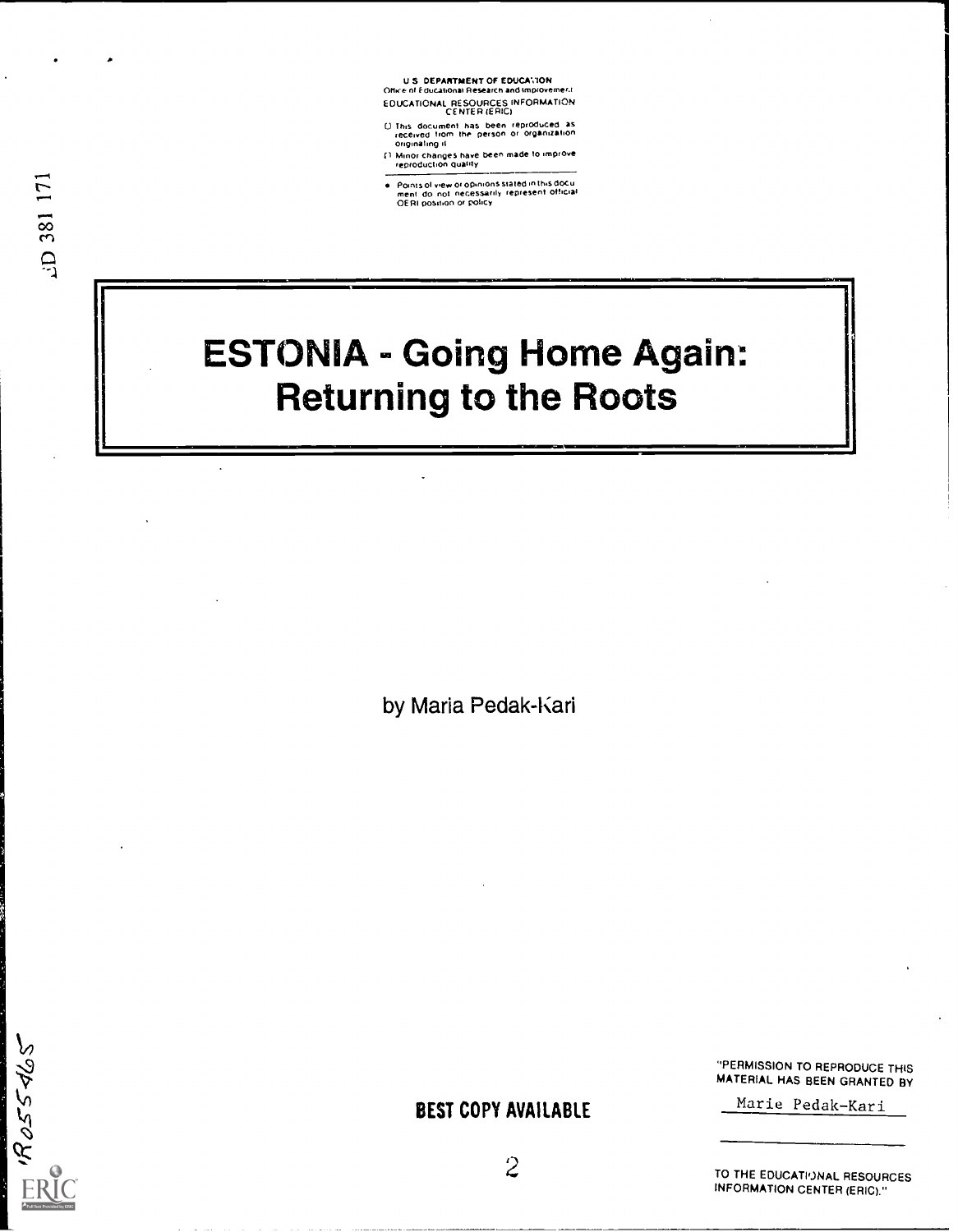Good Morning! or Tere Hommikut in Estonian.

Right now it's 5 p.m. in Tallinn, Estonia. Thousands of men, women and children of all ages from across this Baltic country and from Estonian communities abroad are singing. They are practicing for the final celebration of the 125th anniversary of the very first Estonian Song Festival. Estonia's has been called the singing revolution. What's truly amazing is that they never stopped singing-thought the words were often dictated or forbidden and they never gave up on their cultural and historic birthright to be free Estonians in a democratic Estonia.

When Henry first proposed this program, I thought, "Great - piece of cake." The closer today got, the more I put off putting my thoughts on paper. Then with a jolt <sup>I</sup> realized that probing emotions connected to being Estonian, being american and sometimes being overwhelmed or confused by one or both was just a tad uncomfortable. And so, I will do the easy part first - giving you some background on both the country and its National Library. Without this backdrop, it's difficult to understand "Going Home Again."

# ESTONIA - BACKGROUND:

The Republic of Estonia, on the Gulf of Finland, west of Russia and, definitely Western in soul, is home to 1.6 million people. Just over one million are ethnic Estonians whose language and culture is Finno-Ugric and who, on August 20, 1991, wrestled back their independence from the crumbling Soviet Union. Nazi Germany and Soviet Russia's political expansionism during World War II stole Estonia's freedoms along with those of Latvia and Lithuania. Fifty years of Soviet genocidal population policies designed to



3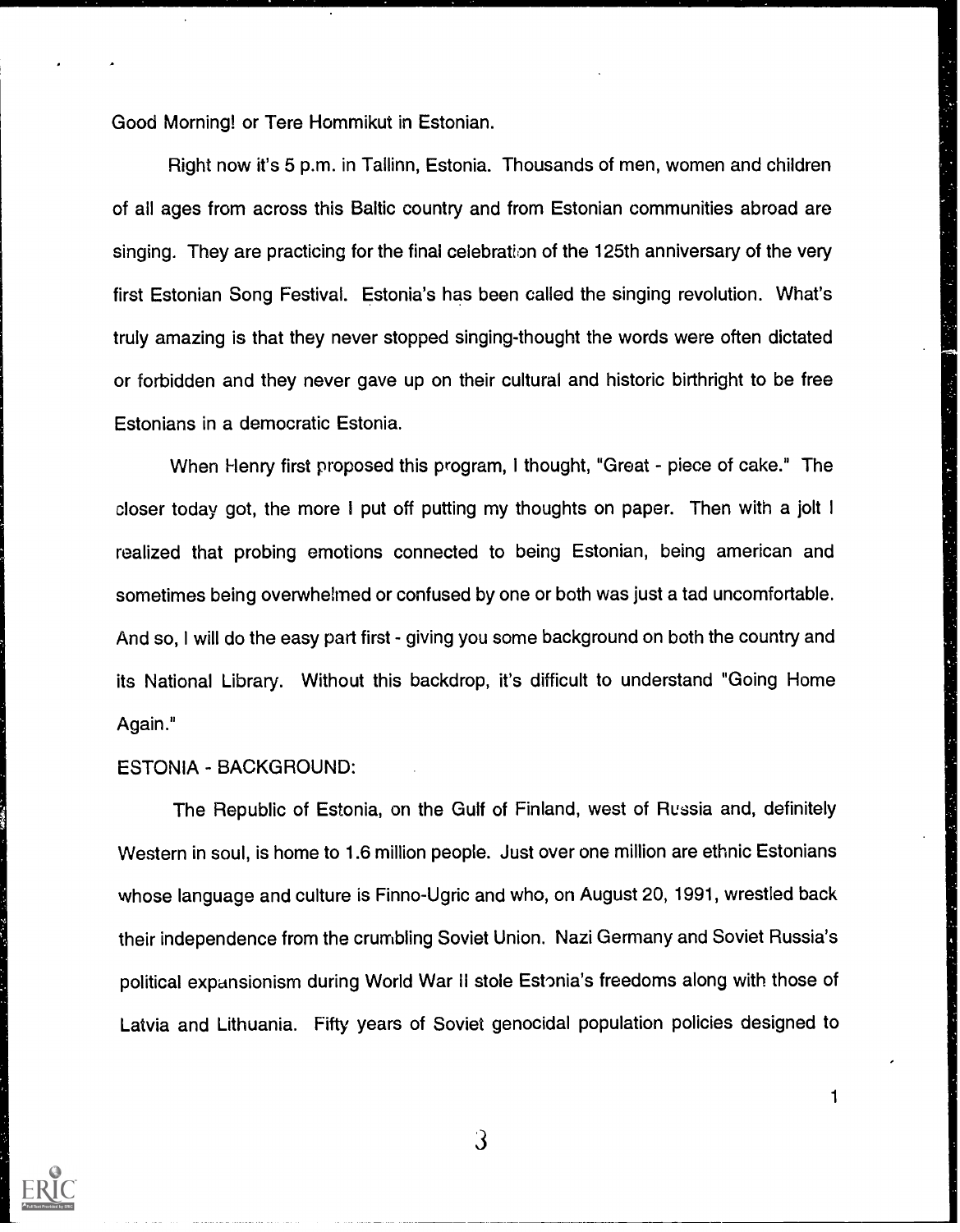destroy Estonian language and culture could not overcome this people's stubbornness and ethnic identity. Within the first year of regained independence, Estonians voted in a new constitution, new voting laws and a freely elected Parliament. They also created their own stable currency. As a result, Estonia has the fastest growing economy of any part of the former Soviet Union.

Estonians are, however, learning that democracy can be messy and contradictory, and that the free market causes highs and lows that are painful in everyday life. Both unemployment and the nouveau riche are growing rapidly.

## THE NATIONAL LIBRARY OF ESTONIA:

The National Library of Estonia or NLE serves as an excellent example, almost a personification, of the Republic of Estonia's past, present and future. Rooted in strong cultural iaentity and a firm belief in freedom, tossed through countless Soviet political winds, emerging as the last Soviet styled architectural monolith with vying excellent and shoddy workmanship, the National Library today looks firmly to the West for automation, information and institutional modeling. To Estonians, it represents a stable source of historical knowledge and a means to satisfy their curiosity about the world and all of its possibilities.

Founded in Toornpea Castle in 1918 as the State Library, the NLE is now situated in a castle of its own - the new, eight story building begun in 1985 and built throughout the reign of five prime ministers and two entirely different systems of government. Think about having to negotiate money from five successive officials to complete one capital

4

 $\overline{2}$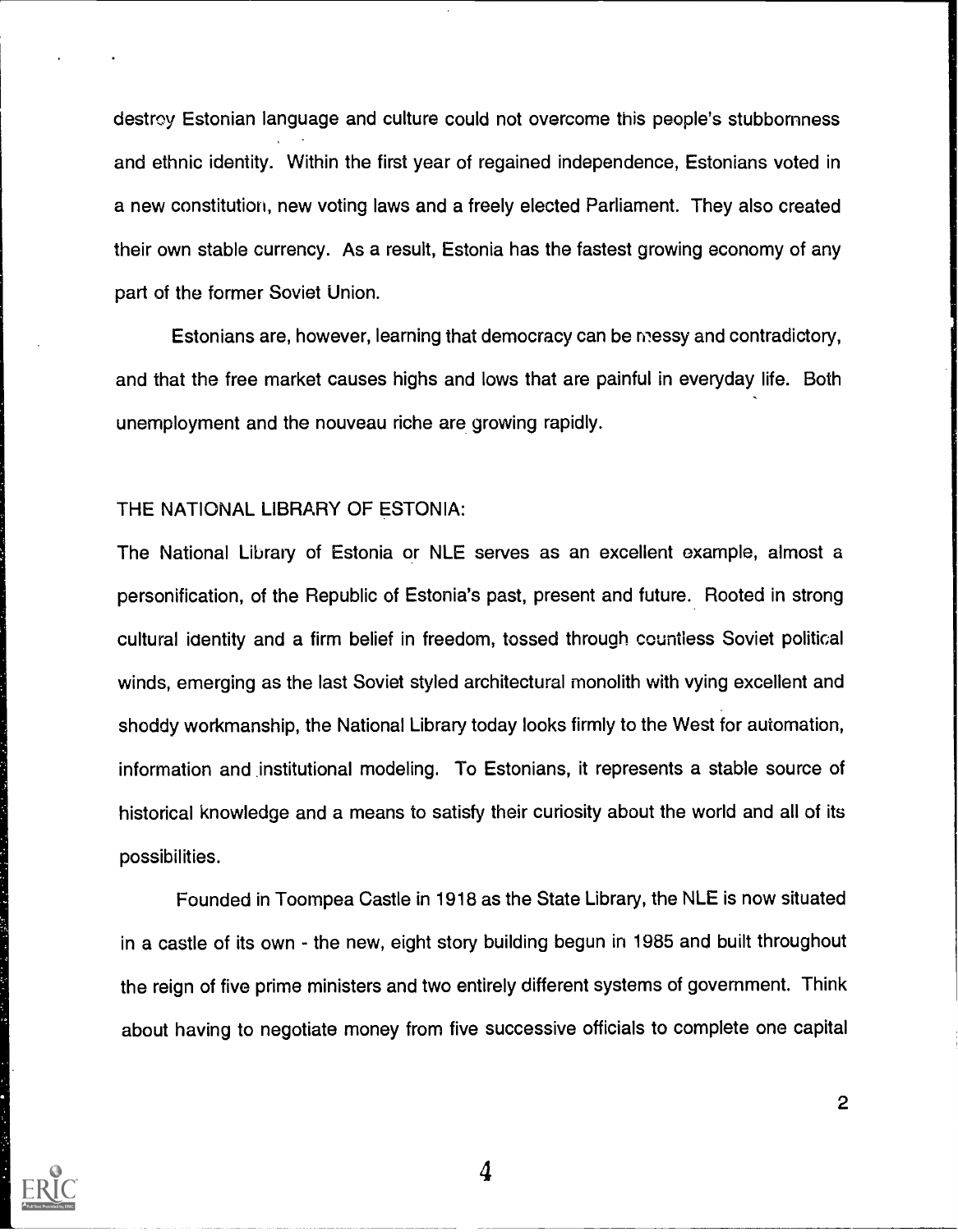project. The credit for this achievement goes to the vision of Director Ivi Eenmaa and the professionalism of her staff of over 600.

The National Library is Estonia's equivalent of the Library of Congress, but with a much broader historic role in training the nation's librarians. Currently it is shepherding the fledgling, reconstituted Estonian Library Association. It houses four and a half million volumes, of which twenty five percert are in Estonian and the remainder in Russian and other foreign languages. It is the mandatory depository library for all books and magazines published in Estonia.

The mission of the NLE is to provide, preserve and make available Estonian literature. Even during the worst Soviet years, Library staff quietly and at great personal risk thwarted Soviet censors and rewriters of history by hiding books, pamphlets and memorabilia from the 1920's and 30's when Estonia was free. i saw these materials being reintegrated into their rightful places in stacks and reading rooms from which everyone, Russian, American and Estonian alike could borrow them. The oldest book in their rare book collection dates 1486. The oldest Estonian book is Stahl's sermon book printed from 1641-1649.

The commitment to opening this institution (it was still being built AND repaired while I was there) and making it viable was amazing. With inadequate gasoline supplies, undependable vehicles and not extra staff, librarians at the National Library moved 3.5 million books and all the various library divisions from three locations to this new library building.

In spite of no heat, leaks in several ceilings, a lack of decent security, electricity



 $\overline{5}$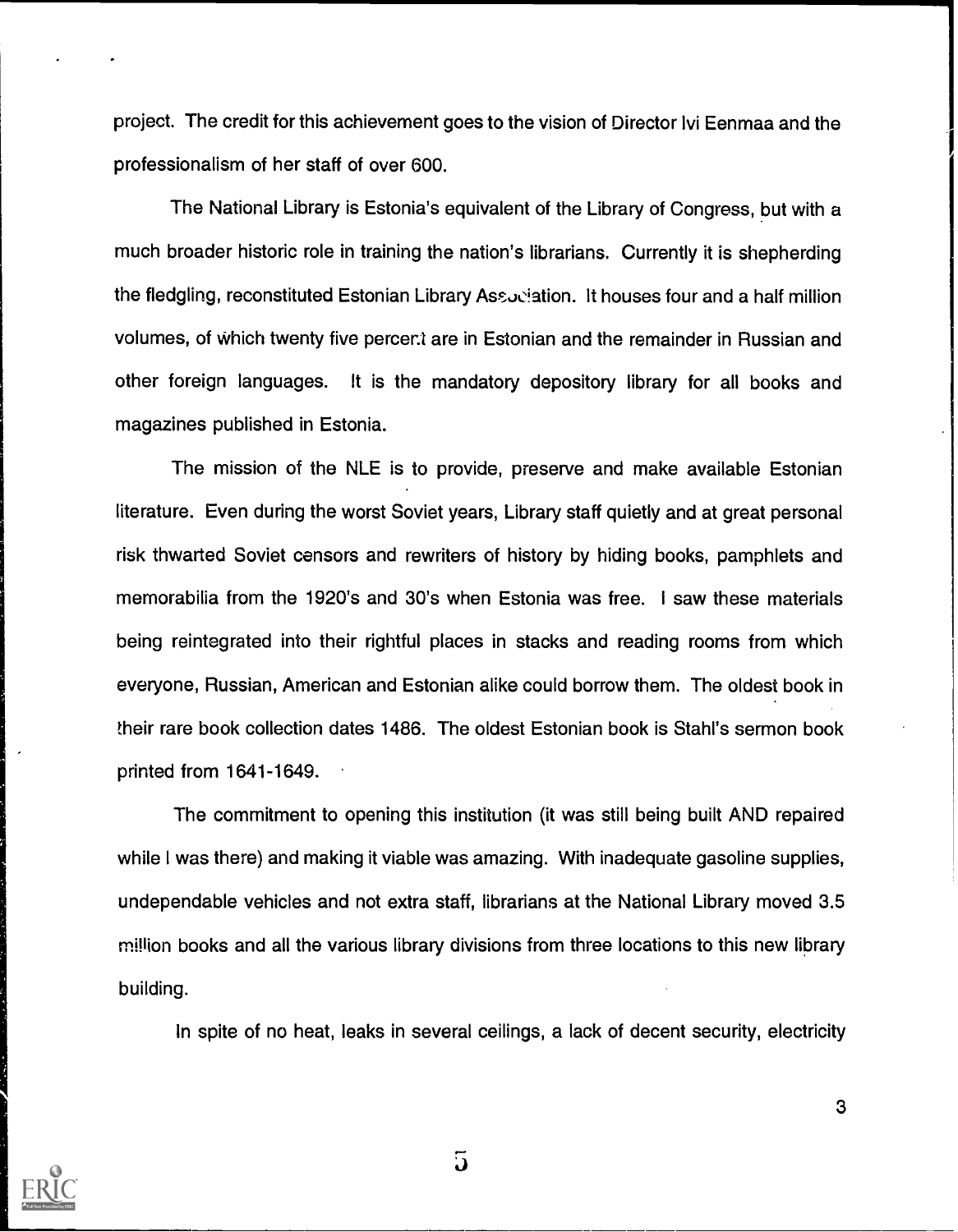and corridor lighting and erratic paychecks, NLE staff organized books, magazines and some newspapers in some 12 languages and two different alphabets while learning to use automation and computers which they wheel daily to the few available secure locations. There is widespread technological friendliness among National Library staff as well as among the public and school libraries throughout Estonia. I just received a letter last week that mentioned computer courses for all school librarians - this in spite of no computers. "We have to prepare for the future," she wrote. Much that is new and current has come through donations from carefully cultivated contacts abroad and at home. For example, in the Parliamentary Information Department (PID), there were many valuable American reference works on the shelves thanks to the United States Government, working through the Library of Congress and Congress' Frost Task Force AND Ivi Eenmaa's long time Western networking.

Now completed at the NLE are a full conference center, a cafe, foreign country reading rooms; still planned is a childcare facility. Then National Library may well become the cultural center of Tallinn. It has a tremendous amount of exhibit space, handicapped accessibility, and an exquisite arts division with musical scores, CD's and recordings of Estonian composers and conductors like Neeme Jarvi. Seating is available for 600 people. Since opening its doors, the NLE has been teaming with people and tour groups, including many from abroad. It is the only place in Tallinn that c fifers handicapped accessibility.

The NLE is painfully aware of its need for a mainframe computer with which to connect and streamline its operations. It also needs strong management development

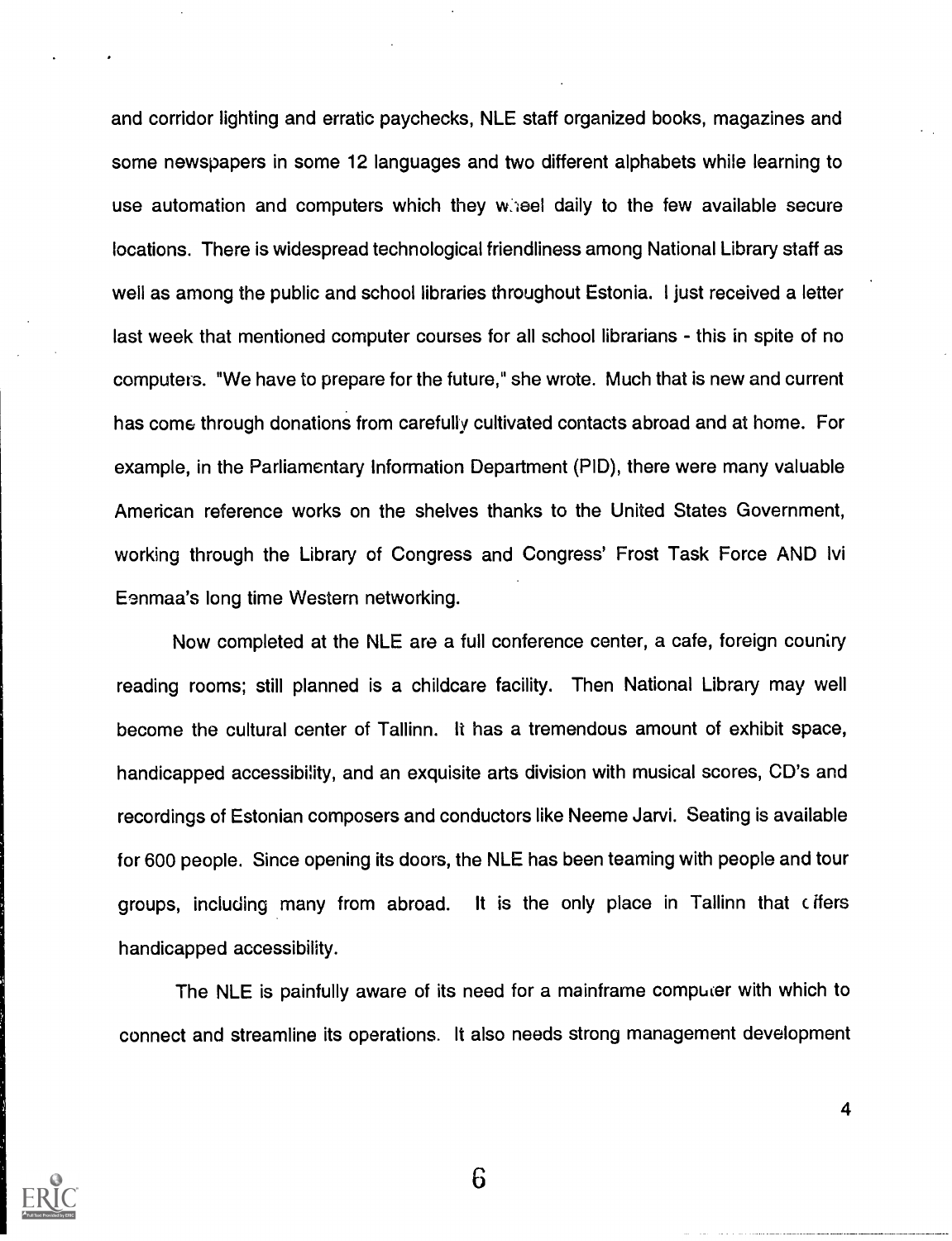for its entire upper and middle management. Librarians in every locale, I visited talked about the need for automation.

While I was in Estonia, the challenge to librarians was how to keep Russian language periodicals up-to-date on their sholves. Hyperinflation and a nor. existent distribution system in Russia had stopped delivery almost completely. My Estonian colleagues were considering driving to Saint Petersburg themselves to pick up issues. The importance placed on library services to Russian speaking library users was underscored time and again throughout my travels in Estonia, which were many thanks to the Estonian Library Association. I saw storyhours, school visits and book displays in Russian at all the libraries I visited. Bilingualism at its professional best.

### THE FELLOWSHIP ITSELF:

Originally the fellowship project called for teaching and training to help develop proper operations in its Parliamentary Information Department. There was particular interest in acquisitions policies and techniques of analytical research. In addition, the project stated interest in basic information about library automation systems, access to worldwide databases and a general review of U.S. librarianship. While eventually I did work with the PID staff, the first quarter of my stay went into an overall orientation to the NLE and the second into helping with overall Publicity Department projects since I have a strong background in public relations, as well as totally unexpected requests, such as translating the United States Legal code as it relates to the Librarian of Congress.

For both practical and, later I learned, political reasons, I was assigned to the

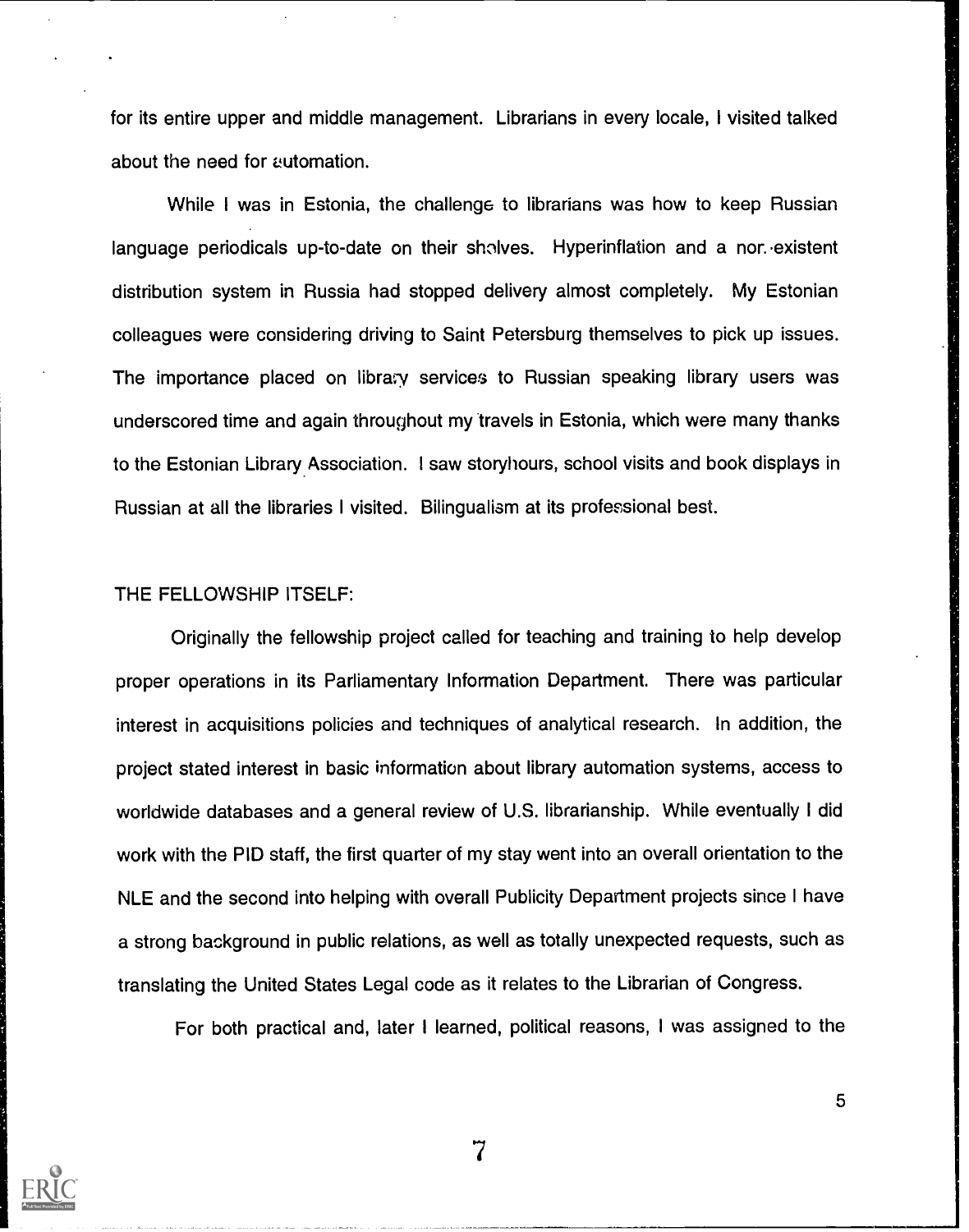Publicity Department. The physical arrangement was wonderful. I had my own desk (someone else was bounced), access to a computer and printer and keys to the building. I was also given a pass to the Parliament Building - a much coveted item.

While speaking Estonian was a tremendous asset and I thank my parents for persevering in teaching me this language with 14 declensions, I found myself working hard to upgrade my Estonian - to learn library vocabulary since I had never needed it over my 20 year career here and to become au currant. My colleagues were selfless in their help with reviewing and correcting my lectures as well as answering countless questions.

I was very impressed with the strong English language mastery is respected and 'aimed for throughout Estonia. This came home clearly when 37 people showed up for my first, informal English language conversation class - another of my unexpected requests. For eight weeks, I ran two sessions a week.

Two elements make the National Library. One is the incredible savvy and determination of the Director, who is still wrestling funds, support and opportunity from within and without and the other is the professionalism and dedication of the staff, who regularly work without pay when the payroll cannot be met.

So what did it feel like? Was it too hard? or, coming from America, too easy?

It almost hurt physically to be so alive. For four months of what surely would have been a blase mid-life year otherwise, I lived with an intensity unparalleled in my life. All my emotions were bubbling and perking just below my outer skin. From within and without, life was me, 100%. I was really living and walking and breathing in Estonia! The



3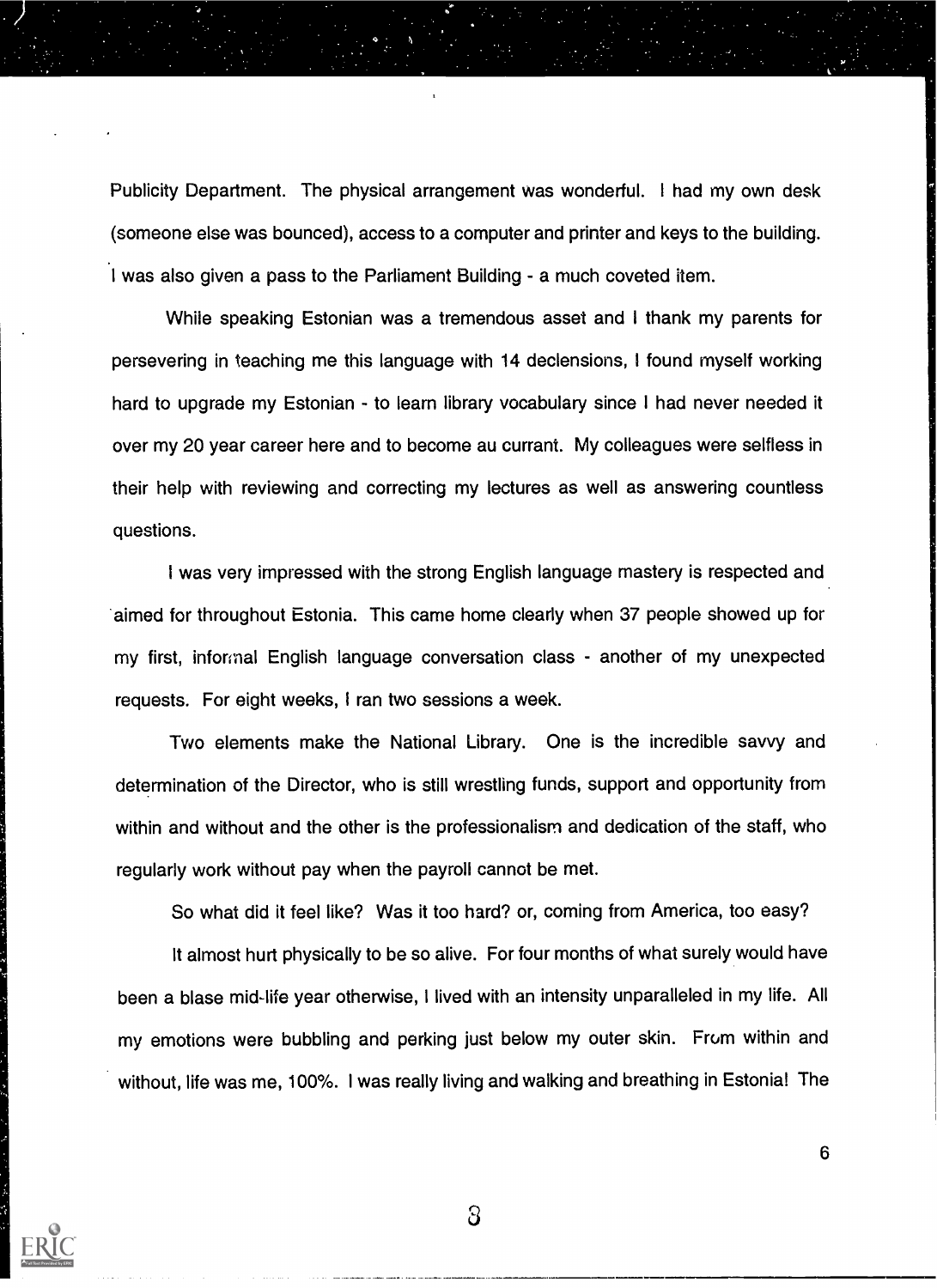gray drabness of buildings was extremely colorless and depressing. The flowers in kiosks were brighter and more fragrant. The dependable public transportation system was wonderful inspite of leaded gasoline and diesel fuel. The old, more old and pained. The young, more natural and incredibly optimistic. The family graves more personal. The beauty of back to back copying more profound. I stared at people and places and myself in it, hoping that I could thus impress it all into my active memory to last forever. I was living in Estonia, the country of my parents, the country I had heard about all my life, the country of several thousand years of ancestors. It was real and I was real and we were even real together with a meaningful role for each other.

The ALA/USIA fellowship enabled me to bring into unity and harmony, components of my life which had existed as separate compartments, next door but not connected. <sup>I</sup> have had an Estonian life, which is parallel to my American life, of which working as a professional librarian has been a large part. My months in Tallinn allowed a synthesis of these parts. I was able to use my American professional skills in Estonia to help Estonian librarians.

I felt tremendous pride. These were good people working against immense odds. How many of us are dedicated enough to work in unheated building without the certainty of a paycheck? How many of us give seats to old folks or young mothers or pregnant women regardless of their ethnic background or color?

<sup>I</sup> felt sadness. Fifty years of Soviet control and punishment has destroyed the initiative, the spontaneity, the ability to take risks in so very many people. Librarian after librarian would tell me what they were lacking, what problems they were facing. And

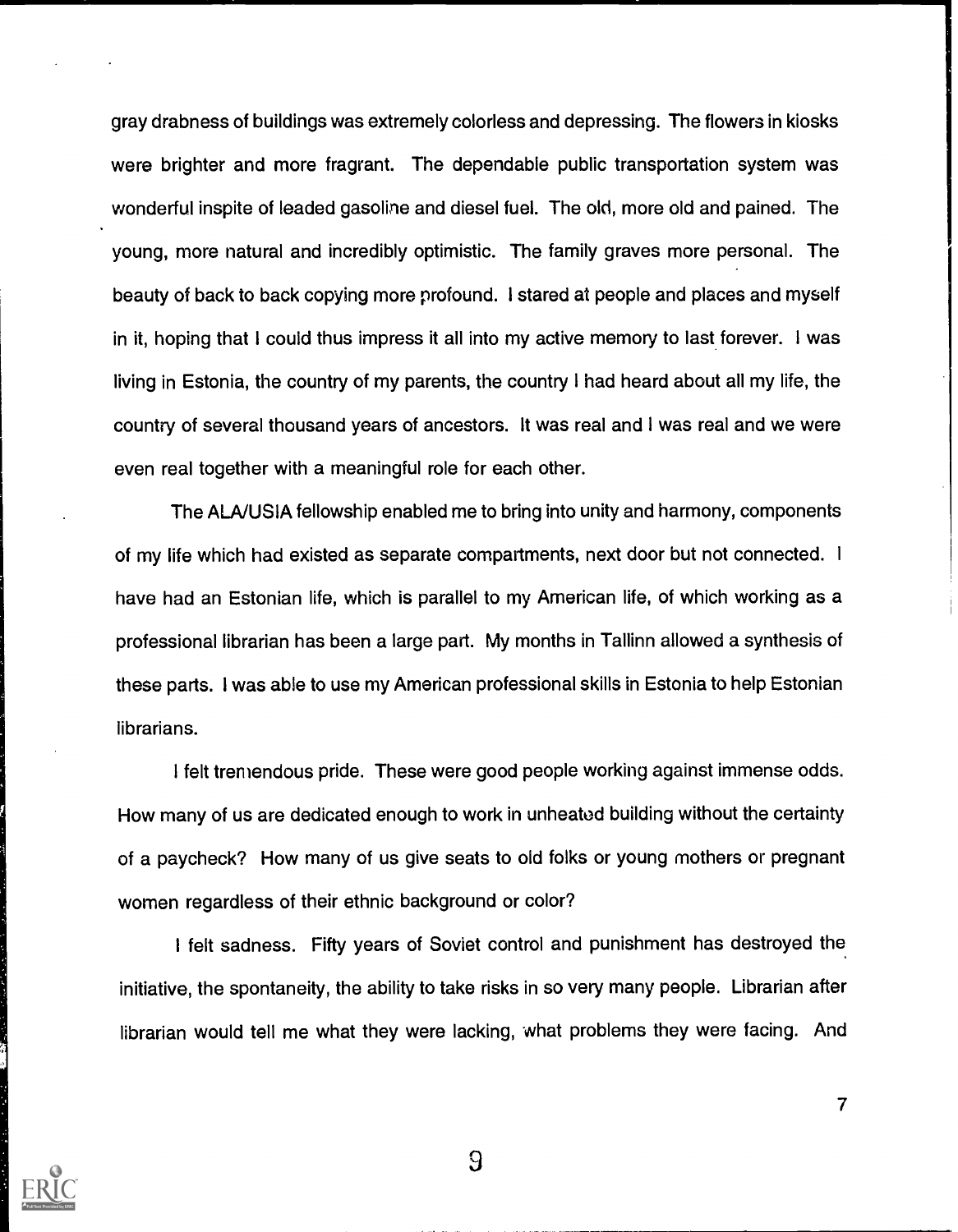when I responded by asking what they were doing about this, they stared at me and said simply, "We're waiting." "For what," I replied. "They haven't decided. They don't have the resources for us." "They. Who they? It's up to you to tell them what you need and want. Get there first. Make a proposal." Silence.

And, I felt amazement. In spite of and because of everything else I have said, I saw a tenacity, a belief in a free future, no fear of technology and a reaching out to the West, a yearning to reconnect, especially by the young. Yes, there was also naivete.

I found myself cheerleading. Whenever a colleague complained, I pointed out the positives. Estonians don't realize how well they have done in a short while. To me, it was clear. When they asked me if i was always like this, I said well mostly - its the American in me. And it was and is the American can-do, can solve, can make happen spirit that I shared.

And lastly, there is a feeling of responsibility. We have so much here. They are struggling with so little. Together with a friend, I am setting up a book donation program under the auspices of the World Bank. Our aim is to send an up-to-date American encyclopedia as well as other reference books to every school in Estonia - all 600 of them. English language materials that I saw while there were pathetically out of date. We will be turning to American publishers, civic organizations and schools for support and to all of you. We are counting on American generosity and good will. The Fellowship lives on even though i am back in America.

My Book Fellowship work raised awareness for librarians throughout Estonia about numerous approaches used in the United States to manage work and to solve problems.

"1' 0